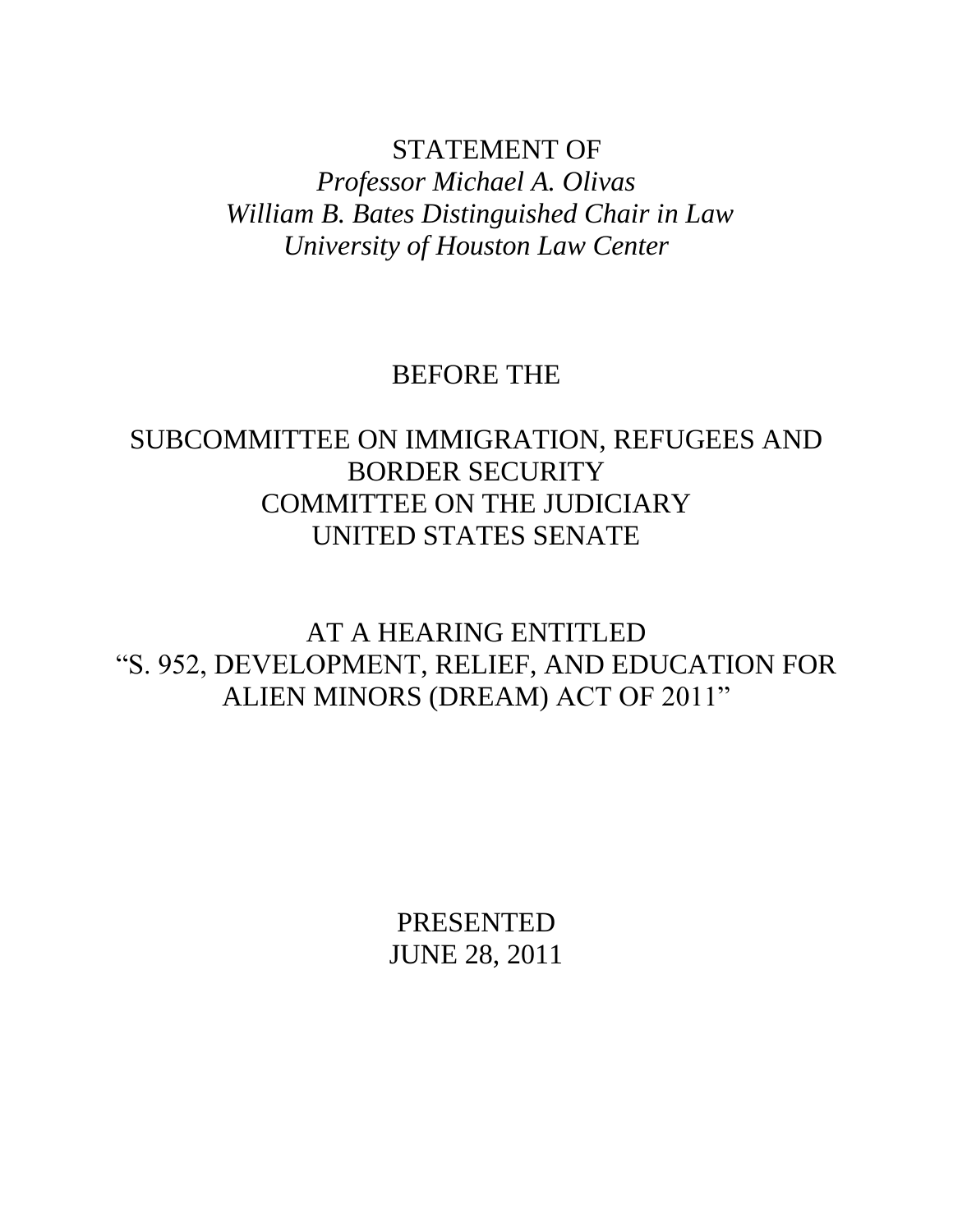Chairman Durbin, Ranking Member Cornyn, and members of the Subcommittee. Thank you for the opportunity to submit this testimony. My name is Professor Michael A. Olivas. I am the William B. Bates Distinguished Chair in Law at the University of Houston Law Center, where I teach both higher education law and immigration law. I am among the longest-serving teachers in the U.S. law professoriate in both these fields, having taught both subjects since 1982. I have written regularly about both fields, and particularly in the overlapping specialty of undocumented college students. My forthcoming book on *Plyler v. Doe*, NO UNDOCUMENTED CHILD LEFT BEHIND, will be published in late Fall by NYU Press, and it will be the first full length, single-authored book on the subject of undocumented school children and college students. In addition, I assisted in the drafting of the Texas statute enacting residency tuition for the State"s undocumented students (the first such legislation in the US, in 2001), have assisted in writing such statutes adopted in six other states, have litigated cases in this area, and have served as an expert witness in several states" litigation.

Having seen the close encounters on the previous DREAM Act votes, I can only hope that this time your efforts will prove successful. In several venues, I have predicted that this important legislation would be enacted, as it had bipartisan support over almost its entire life, at least to this point, a compelling legislative history (including attaching it to a Pentagon budget resolution), and an even more compelling human narrative. I have been wrong. However, at the end of the day, many courageous if foolhardy students revealed themselves or had their immigration status made public, putting them and worse, their families, in a dangerous and insecure position. While some have received deferred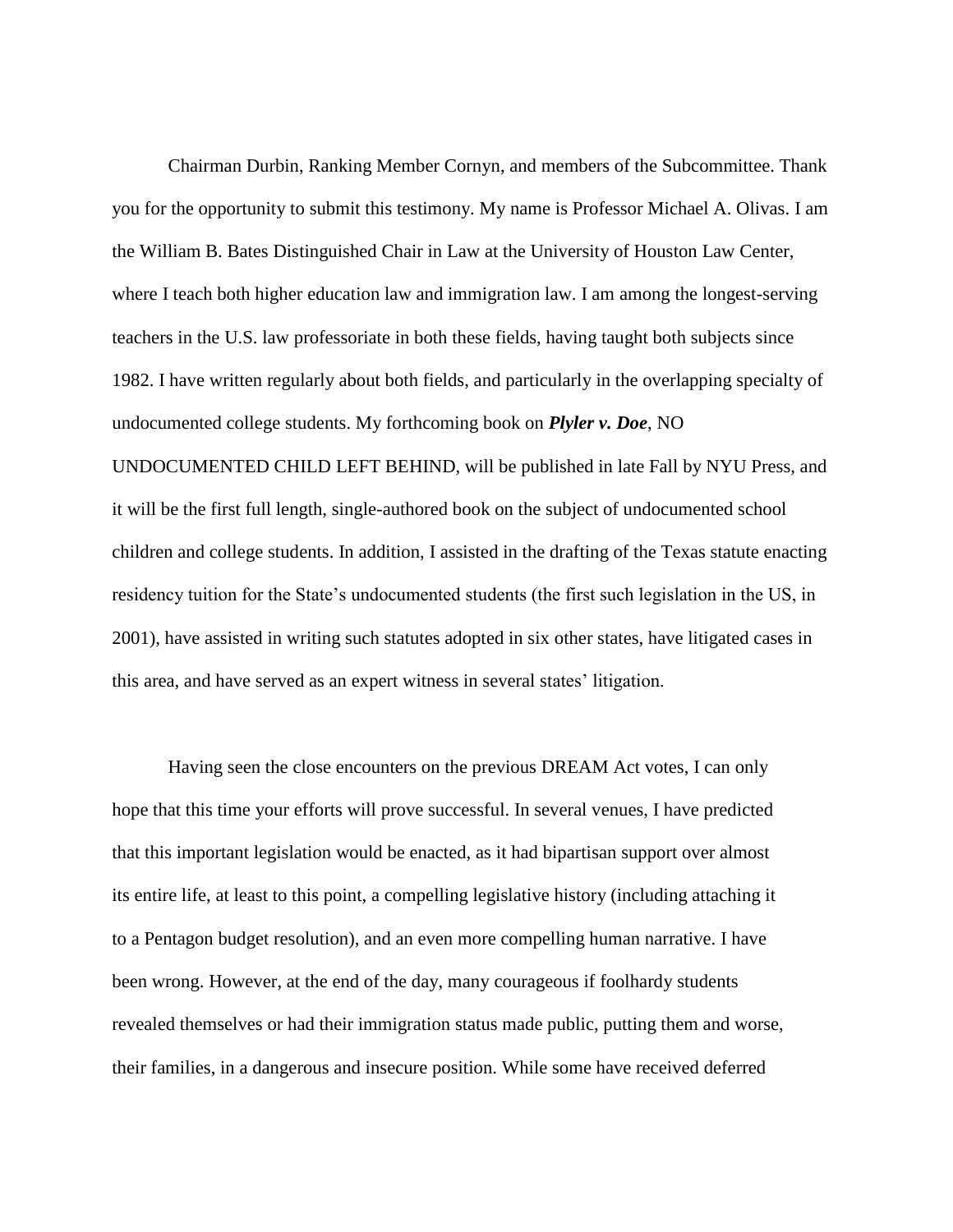action or are in a legal limbo, a number have been removed or deported to countries they have never known. As I have written in several places, we currently have the worst of all worlds: students who act in the only way known to them—one in a long tradition of civil action for the disadvantaged, and an Administration that has refused to make a formal policy to defer action on them, pending the DREAM Act or comprehensive immigration reform. Sec. Napolitano"s assurances that such students are a "low priority" for removal are not the same as a fairly-administered and transparent policy on such relief. Thus, the newspapers are filled with stories about uneven enforcement, accidental revelations in the context of drivers" licenses or traffic stops, and heartbreaking conditions.

*Plyler v. Doe*, the watershed 1982 Supreme Court decision that enabled these students to enroll in public K-12 schools, did not directly affect the condition of the children when they graduated, but more than a dozen states have enacted statutes to provide resident tuition, and a number of courts have upheld the statutes against restrictionist challenges. While the usual political dynamics have also restricted some students in a handful of states to be banned from public colleges, virtually all the major immigrant-receiving states have acted affirmatively to provide services and enable these innocent students to attend college. The premise is, of course, that the adults will someday act to provide comprehensive immigration reform and provide a pathway for these students, who will be at the front of the line. As recently as this year, three states have acted to provide new status and opportunities, including your own state, Senator Durbin. I am pleased that both my adopted state of Texas and my home state of New Mexico have acted to make college possible for undocumented students, many of whom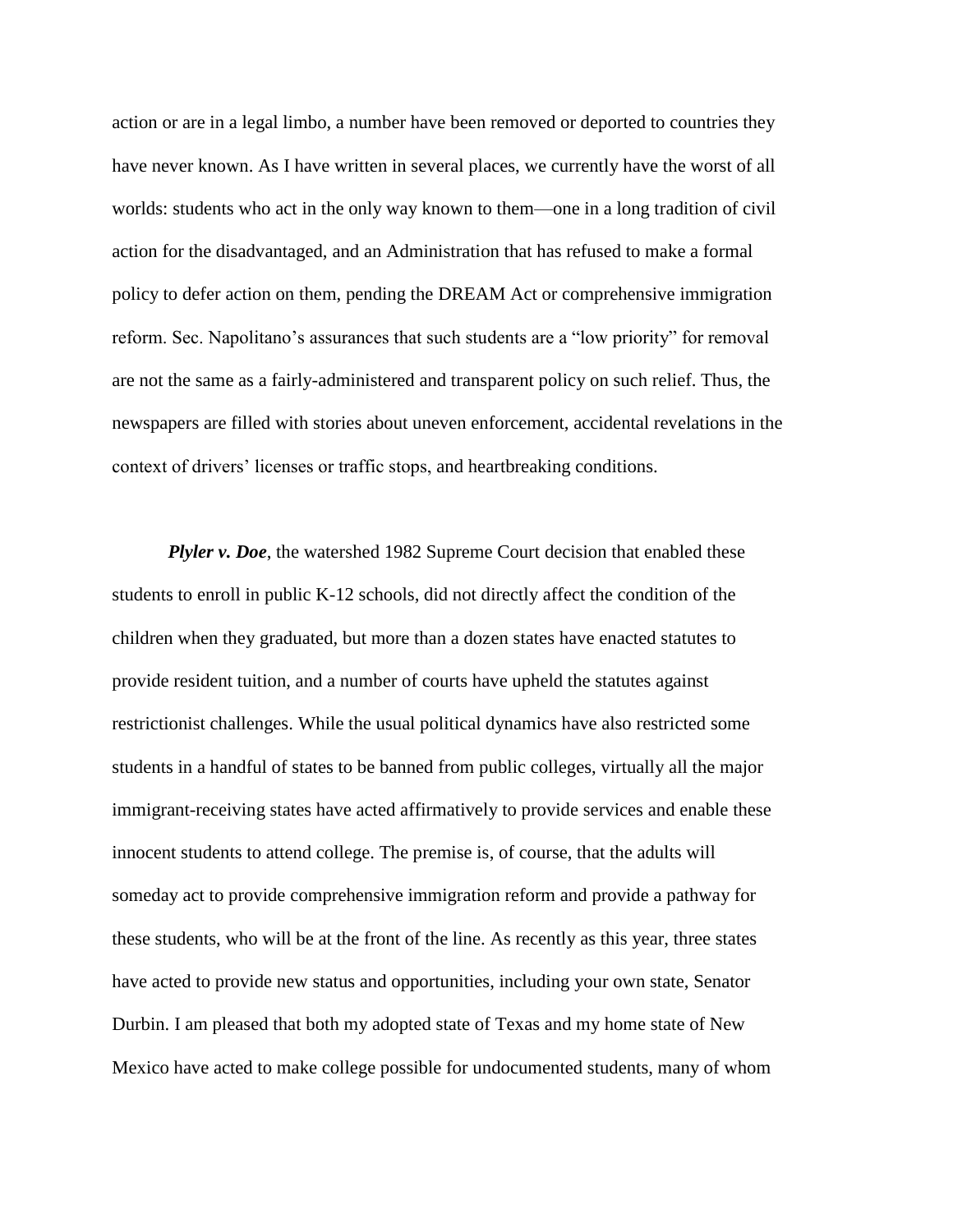have overcome long and daunting odds to achieve at the very highest levels of their institutions. In fact, the status of many of them became evident when they won an academic award or robotic championship, or moved to post-baccalaureate success, only to encounter problems with licensing and state professional authorities or bar membership practices. If Congress enacts the DREAM Act, we will mobilize to work with these students as they navigate the practice and licensing protocols.

### Table One: State Legislation Allowing Undocumented College Students to Establish Residency, 2011 (by Statute)

Texas, H.B. 1403, 77th Leg., Reg. Sess. (Tex. 2001) [amended by S.B. 1528, 79th Leg., Reg. Sess. (Tex. 2005)]; TEX. EDUC. CODE ANN. § 54.052

California, A.B. 540, 2001-02 Cal. Sess. (Cal. 2001); CAL. EDUC. CODE §68130.5

Utah, H.B. 144, 54th Leg., Gen. Sess. (Utah 2002); UTAH CODE ANN. § 53B-8-106 New York, S. B. 7784, 225th Leg., 2001 NY Sess. (NY 2002); N.Y. EDUC. LAW  $§355(2)(h)(8)$ 

Washington, H.B. 1079, 58th Leg., Reg. Sess. (Wash. 2003); WASH. REV. CODE ANN § 28B. 15.012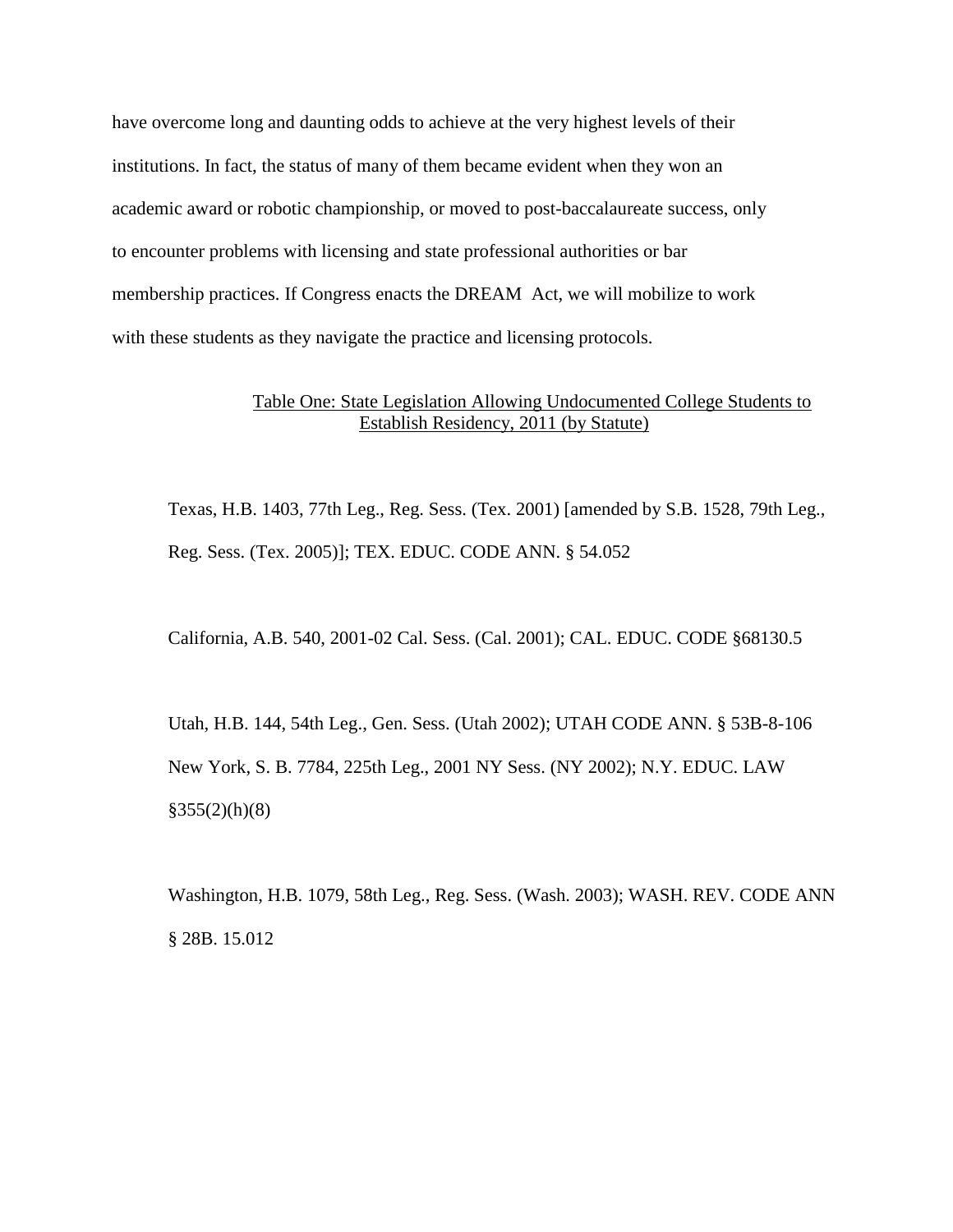Oklahoma, S.B. 596, 49th Leg., 1st Reg. Sess. (OK 2003) [financial assistance provisions rescinded, Oklahoma Taxpayer and Citizen Protection Act of 2007 (H.B. 1804)]; OKLA. STAT.ANN.TIT. 70, § 3242

Illinois, H.B. 60, 93rd Gen. Assemb., Reg. Sess. (Ill. 2003); 110 ILL. COMP. STAT.

ANN. [amended by S.B. 2085,  $97<sup>th</sup>$  Gen. Assemb., Reg. Sess. (Ill. 2011); 110 ILL. COMP. STAT. ANN.]

Kansas, H.B. 2145, 2003-2004 Leg., Reg. Sess. (KS 2004); K.S.A. §76-731a

New Mexico, S.B. 582, 47th Leg. Reg. Sess. (2005); N.M.STAT. ANN. §21-1-1.2

Nebraska, L.B. 239, 99th Leg. 1st Sess. (Neb. 2006); NEB REV. STAT. ANN. § 85-502

Wisconsin, 2009 Assembly Bill 75 (2009 WISCONSIN ACT 28); WIS. STAT. § 36.27

Maryland, S.B. 167, 2011 Leg., Reg. Sess. (Md. 2011); MD. CODE ANN. § 15-106.8

Connecticut, H.B. 6390, 2011 Leg., Reg. Sess. (Conn. 2011); CONN. GEN. STAT. § 10a-29

(source: Michael A. Olivas, NO UNDOCUMENTED CHILD LEFT BEHIND, NYU Press, forthcoming, 2012)

At this point, I wish to express my support and enthusiasm for the legislation under consideration. I do not wish to quibble over the details, although as I do the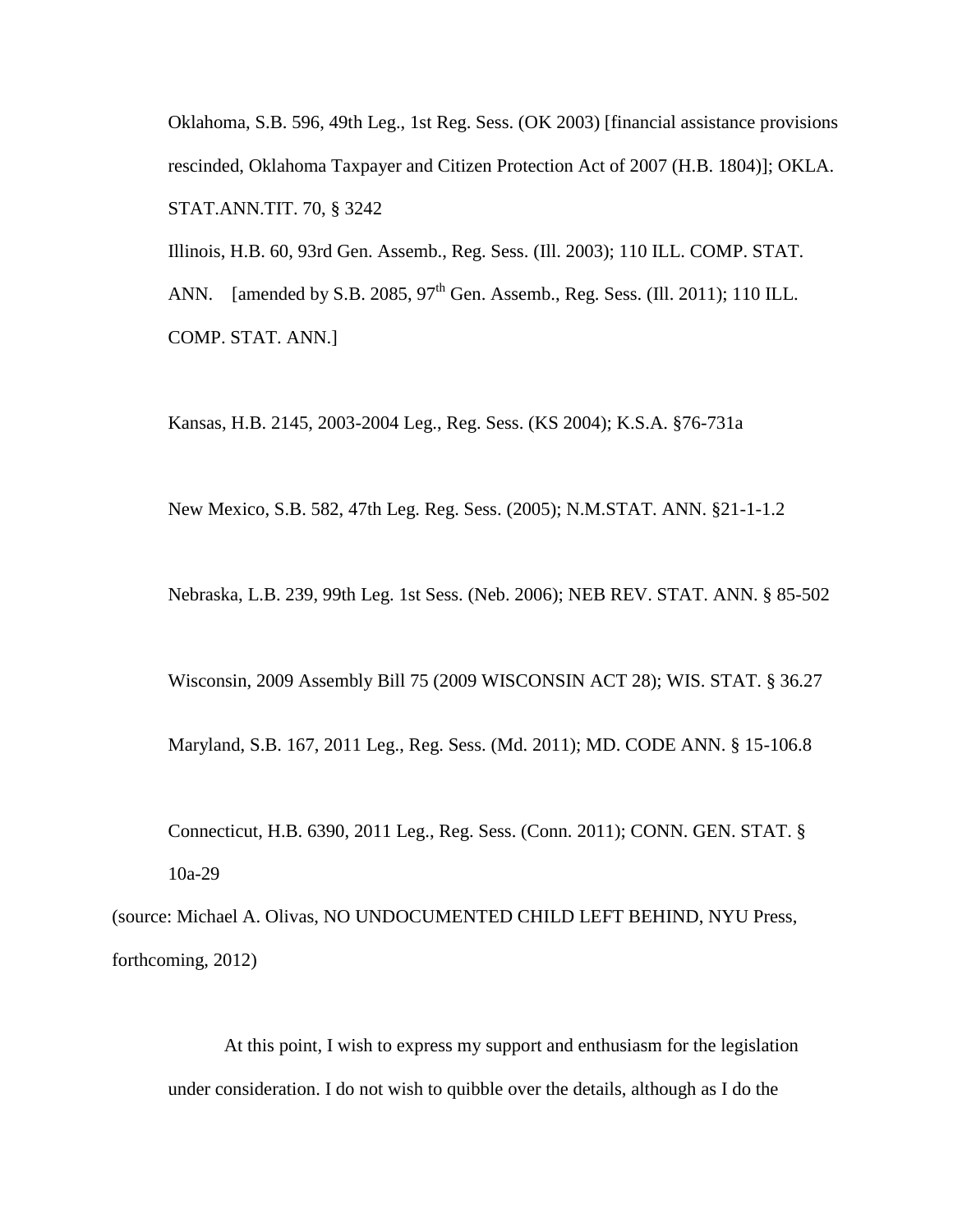immigration math on the proposed conditional permanent residence provisions, it would be well over a dozen years before some of these students would reach eligibility for U.S. citizenship, even those who posed no evidentiary problems, residency problems, or other of the many impediments that I found when I helped coordinated the various training and technical assistance in the 1986 IRCA efforts in Houston, the country"s fourth-largest city. I urge your Subcommittee to take more testimony on these 1986 issues that arose, some of which persisted for several decades, and to make findings concerning the inevitable mistakes that some of these students made as they might have unknowingly received a benefit or status for which they were not eligible, or made paperwork mistakes. They should not be punished further for the harsh life that being undocumented in the United States can visit upon them. It will particularly important to preserve the post-baccalaureate professional licensing opportunities that these students will have, and that minor paperwork or verification not be allowed to preclude their eventual ability to become lawyers, teachers, architects, or medical professionals. That said, I support the overall efforts evident in this initiative, and will assist in any way that would be useful and appropriate.

There is one specific response I have, concerning the proposed repeal of Sec. 505 (8 U.S.C. 1623). While this very issue has vexed states and several courts, I urge its consideration, with editing, to clarify the problems that have arisen with 1623 and its companion provision, Sec. 505 (8 U.S.C. 1621). Here is the proposed repeal language, which I take from the useful URL your office has helpfully posted on its website: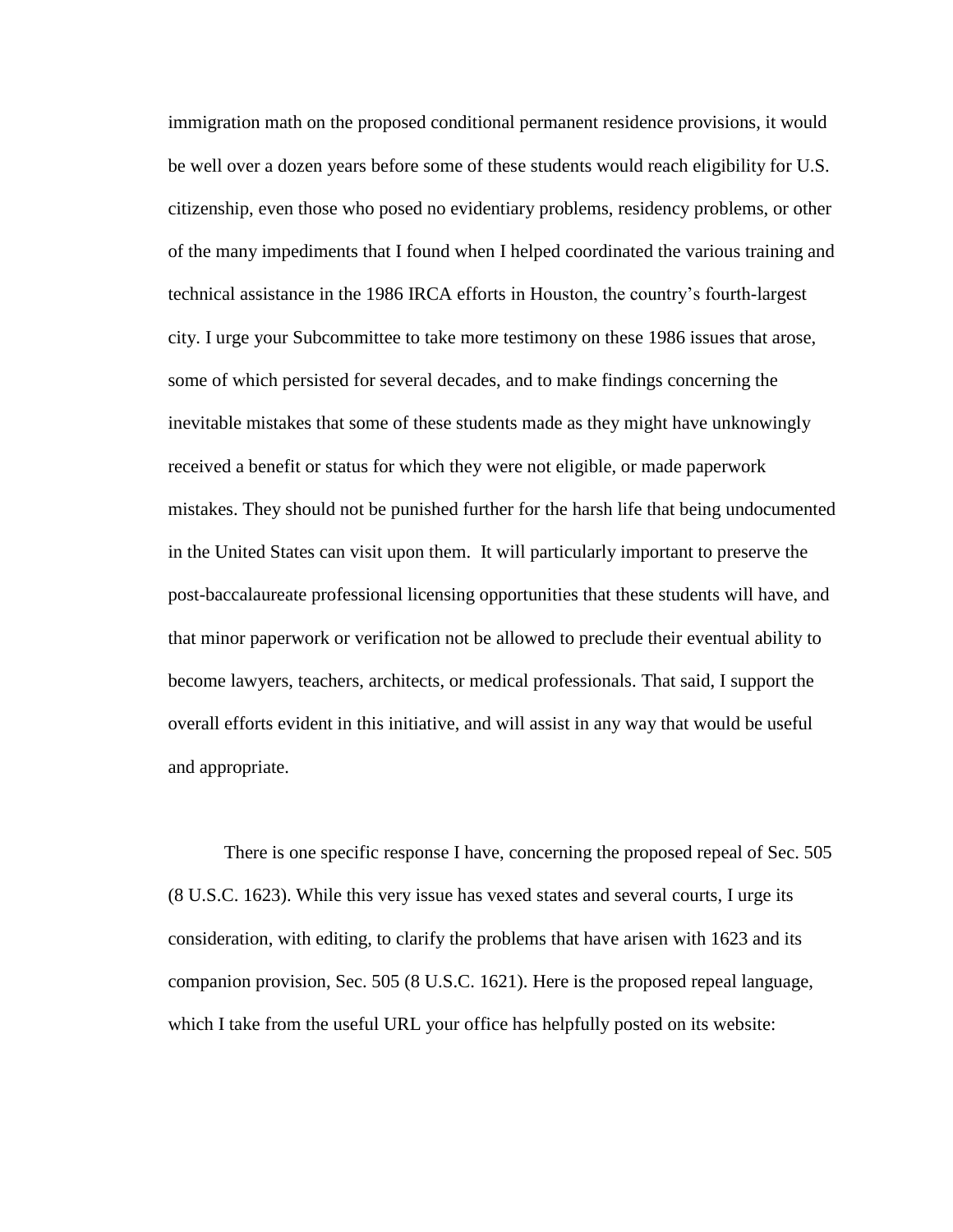[http://durbin.senate.gov/public/index.cfm/files/serve?File\\_id=d15181fd-e37b-4ad6-9ca3-](http://durbin.senate.gov/public/index.cfm/files/serve?File_id=d15181fd-e37b-4ad6-9ca3-c5b2850c140c)

[c5b2850c140c](http://durbin.senate.gov/public/index.cfm/files/serve?File_id=d15181fd-e37b-4ad6-9ca3-c5b2850c140c) [at p. 24]:

### **SEC. 9. HIGHER EDUCATION ASSISTANCE**

(b) RESTORATION OF STATE OPTION TO DETERMINE 13 RESIDENCY FOR PURPOSES OF HIGHER EDUCATION 14 BENEFITS — 15 (1) IN GENERAL.—Section 505 of the Illegal 16 Immigration Reform and Immigrant Responsibility 17 Act of 1996 (8 U.S.C. 1623) is repealed.

While a number of thoughtful persons believe that this repeal would simplify matters, doing so without clarifying Sec. 1621 would not convey to the states that residency tuition is purely a state status, one that Congress has no role in determining. Moreover, it is the provisions of 1621 that have been problematic. If the DREAM Act were to pass tomorrow, states that wished to allow in-state tuition to the undocumented would still need to enact a statute to do so—irrespective of 1621 and 1623. I have incorporated the 1621 and 1623 provisions here, and have bolded the amendments I would make. As is evident, simply repealing 1623, as the draft of the ""DREAM Act of 2011,"" S. 952, proposes, creates mischief by not adjusting 1621, as appropriate. [My suggestions for additions and deletions are bolded.]

## IIRIRA, CHAPTER 14--RESTRICTING WELFARE AND PUBLIC BENEFITS FOR ALIENS

§ 1621. Aliens who are not qualified aliens or nonimmigrants ineligible for State and local public benefits

(a) In general

 Notwithstanding any other provision of law and except as provided in subsections (b) and (d) of this section, an alien who is not--

(1) a qualified alien (as defined in section 1641 of this title),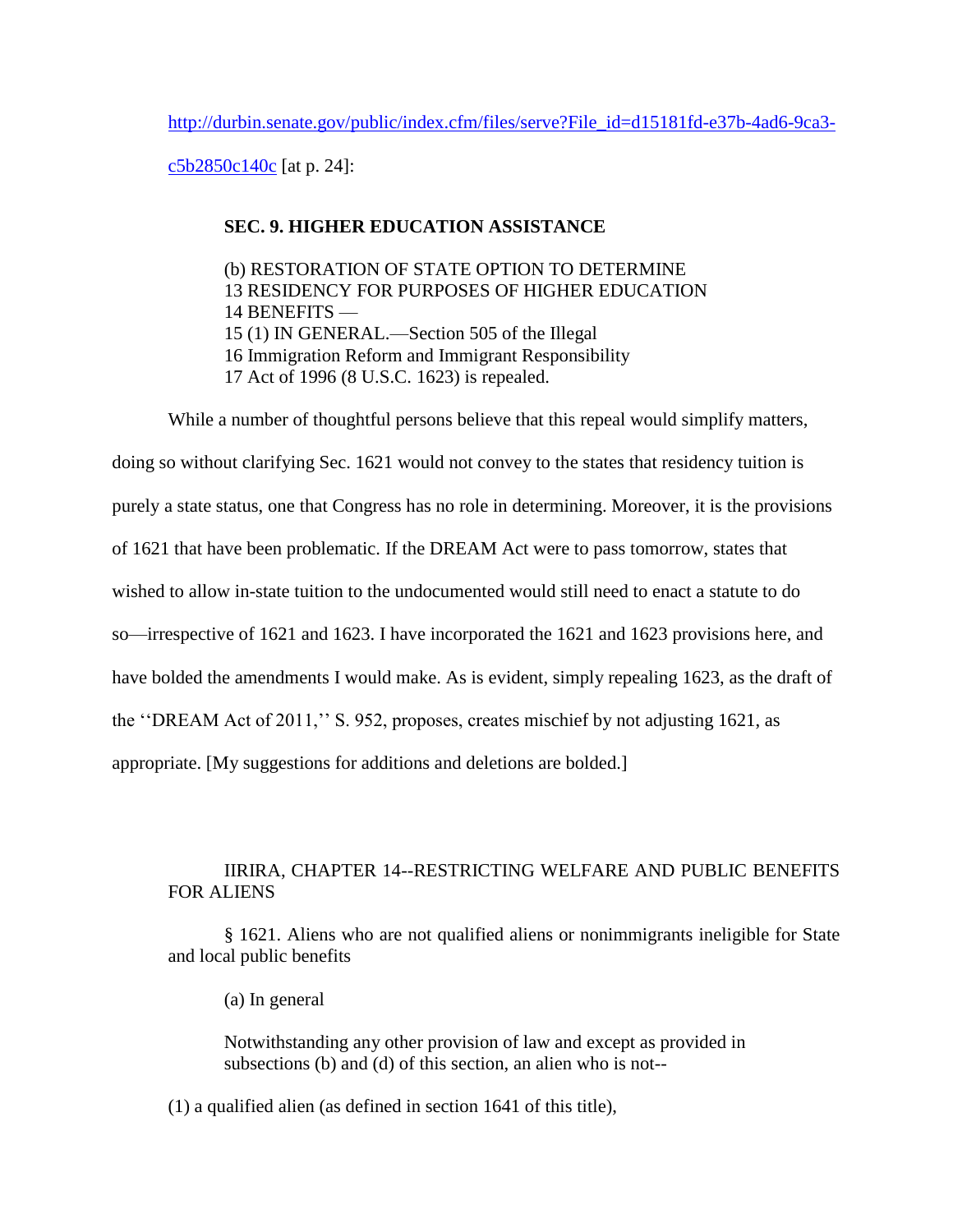- (2) a nonimmigrant under the Immigration and Nationality Act, or
- (3) an alien who is paroled into the United States under section 212(d)(5) of such Act for less than one year, is not eligible for any State or local public benefit (as defined in subsection (c) of this section) [or
- **(**4) an alien granted the eligibility of residency tuition by a state statute and financial assistance as defined by applicable federal or state law]

(b) Exceptions

 Subsection (a) of this section shall not apply with respect to the following State or local public benefits:

- (1) Assistance for health care items and services that are necessary for the treatment of an emergency medical condition (as defined in section  $1396b(v)(3)$  of Title 42) of the alien involved and are not related to an organ transplant procedure.
- (2) Short-term, non-cash, in-kind emergency disaster relief.
- (3) Public health assistance for immunizations with respect to immunizable diseases and for testing and treatment of symptoms of communicable diseases whether or not such symptoms are caused by a communicable disease.
- (4) Programs, services, or assistance (such as soup kitchens, crisis counseling and intervention, and short-term shelter) specified by the Attorney General, in the Attorney General's sole and unreviewable discretion after consultation with appropriate Federal agencies and departments, which (A) deliver in-kind services at the community level, including through public or private nonprofit agencies; (B) do not condition the provision of assistance, the amount of assistance provided, or the cost of assistance provided on the individual recipient's income or resources; and (C) are necessary for the protection of life or safety.
	- (c) "State or local public benefit" defined

 (1) Except as provided in paragraphs (2) and (3), for purposes of this subchapter the term "State or local public benefit" means--

(A) any grant, contract, loan, professional license, or commercial license provided by an agency of a State or local government or by appropriated funds of a State or local government; and

(B) any retirement, welfare, health, disability, public or assisted housing, **[DELETE postsecondary education],** food assistance, unemployment benefit, or any other similar benefit for which payments or assistance are provided to an individual, household, or family eligibility unit by an agency of a State or local government or by appropriated funds of a State or local government.

(2) Such term shall not apply--

**[DELETE: (A) to any contract, professional license, or commercial license for a nonimmigrant whose visa for entry is related to such employment in the United States, or to a citizen of a freely associated state, if section 141 of the applicable compact of free association**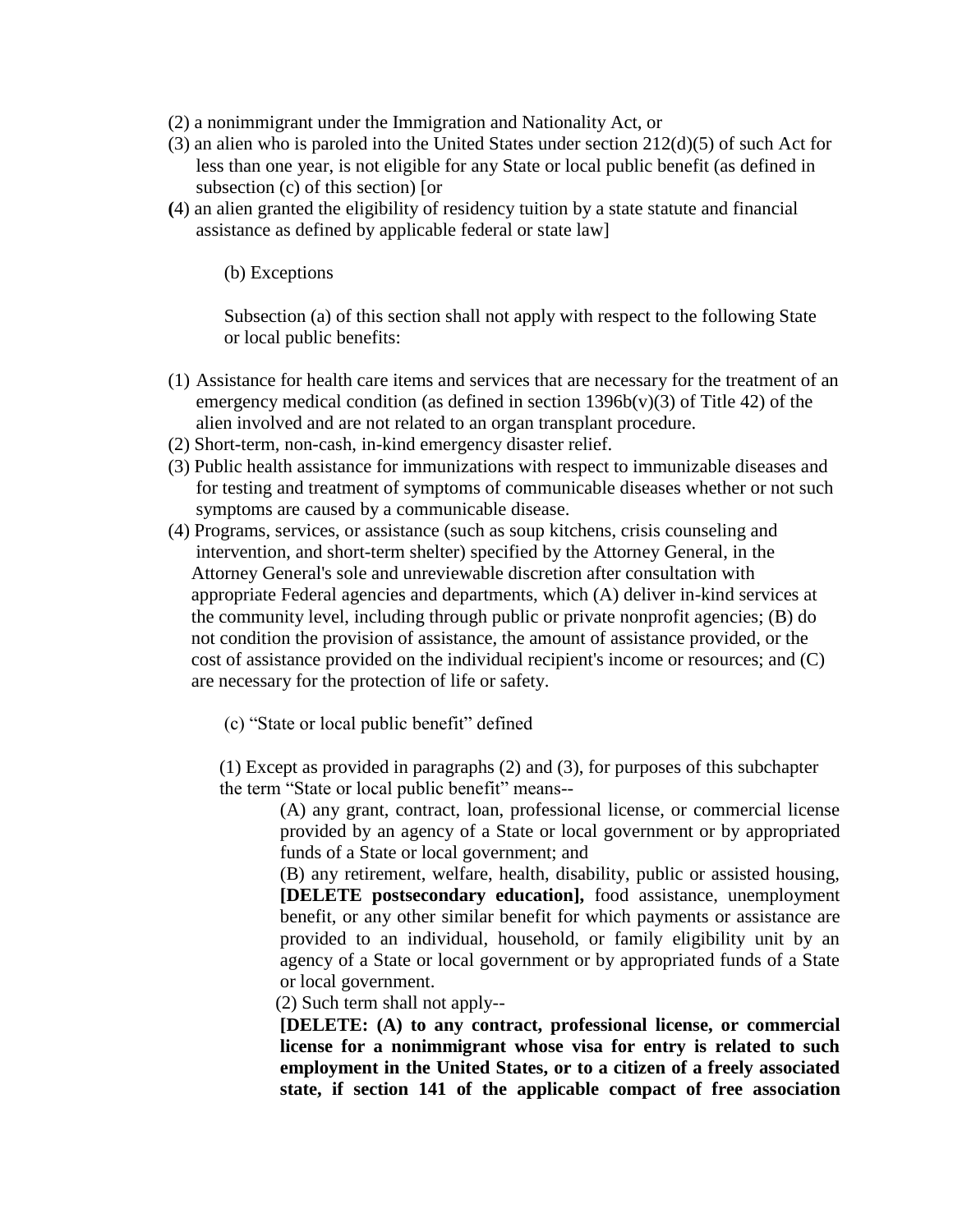**approved in** [Public Law 99-239](http://www.westlaw.com/Find/Default.wl?rs=dfa1.0&vr=2.0&DB=1077005&DocName=UU%28I2059DDF20A-95434A9590C-83A3CA1818C%29&FindType=l) **or 99-658 (or a successor provision) is in effect;]**

(B) with respect to benefits for an alien who as a work authorized nonimmigrant or as an alien lawfully admitted for permanent residence under the Immigration and Nationality Act qualified for such benefits and for whom the United States under reciprocal treaty agreements is required to pay benefits, as determined by the Secretary of State, after consultation with the Attorney General; or

(C) to the issuance of a professional license to, or the renewal of a professional license by, a foreign national not physically present in the United States.

(1) Such term does not include any Federal public benefit under section  $1611(c)$  of this title.

 (d) State authority to provide for eligibility of illegal aliens for State and local public benefits

A State may provide that an alien who is not lawfully present in the United States is eligible for any State or local public benefit for which such alien would otherwise be ineligible under subsection (a) of this section only through the enactment of a State law after August 22, 1996, which affirmatively provides for such eligibility.

**[ADD: (e) Any alien provided relief under this section may be determined to be eligible for state residency tuition, state postsecondary financial assistance, and professional licensure, should the state institution, agency, or licensing authority deem the alien otherwise eligible. Nothing in this section is intended to limit the relief that may be deemed appropriate by such legislature or authority.]**

**[ADD: (f) no provision of this section shall affect students who are nonimmigrants, whether or not they are required to maintain a foreign domicile.]**

\*\*\*

**[DELETE: § 1623. Limitation on eligibility for preferential treatment of aliens not lawfully present on basis of residence for higher education benefits**

**(a) In general**

**Notwithstanding any other provision of law, an alien who is not lawfully present in the United States shall not be eligible on the basis of residence within a State (or a political subdivision) for any postsecondary education benefit unless a citizen or national of the United States is eligible for such a benefit (in no less an amount, duration, and scope) without regard to whether the citizen or national is such a resident.**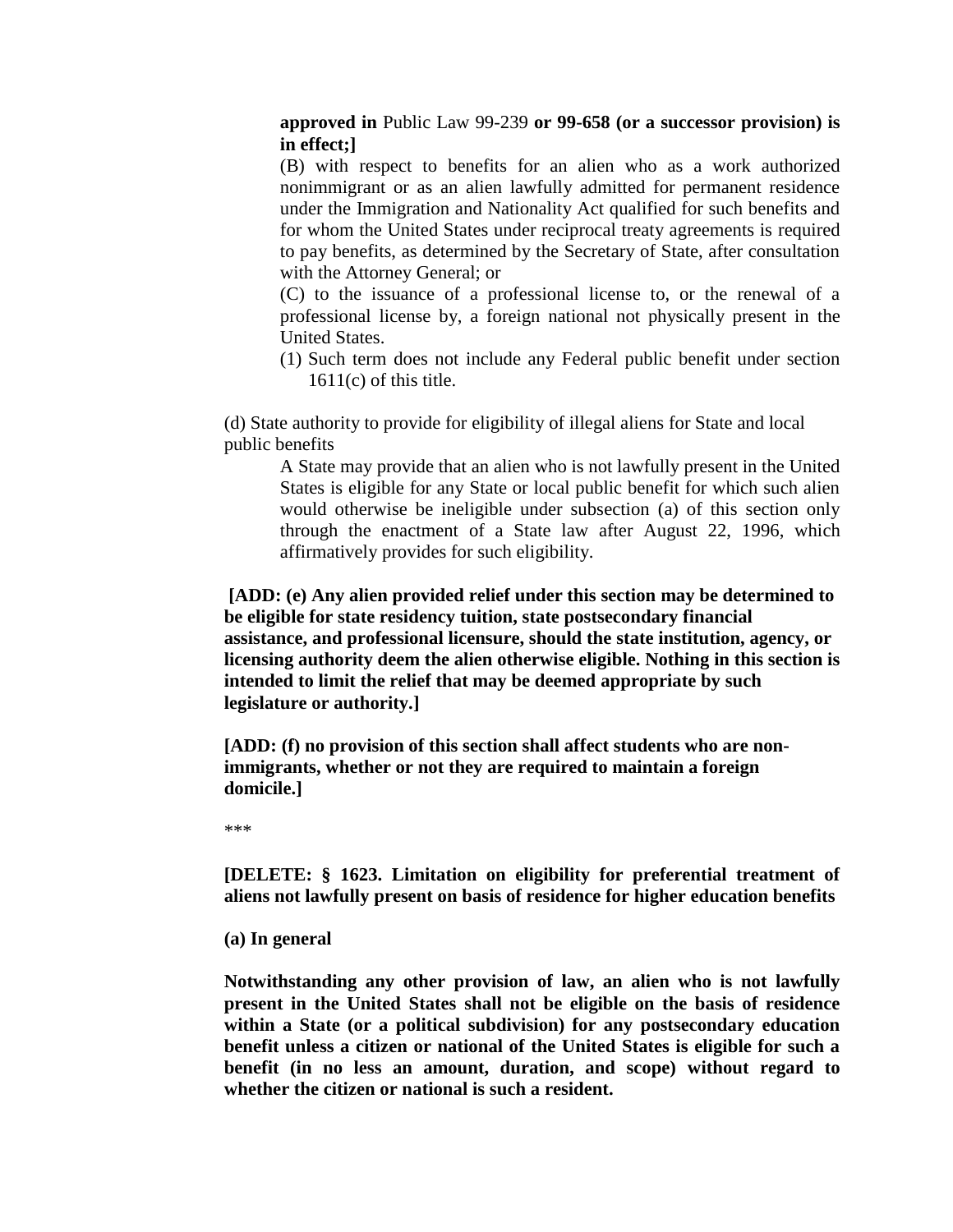#### **(b) Effective date**

#### **This section shall apply to benefits provided on or after July 1, 1998.]**

The suggestions I have made to amend 1621 and 1623 are derived from experiences that have arisen since 1996, when they were enacted in two companion pieces of federal legislation, and which have been evident in cases (federal and state), institutional practices, licensing issues, and in immigration and nationality law, the venue where all these twists and turns end. I believe that the DREAM Act would not be a silver bullet, and would still require state law and licensing practices to align. But at the present, we have the worst of all worlds, and no good pathways for the students who find themselves in this situation due to no fault of perfidy of their own. We also have great unevenness on the part of states, at least in part due to the complex and counterintuitive issues presented in this area.

Thank you again for your diligence in this pathway, and I stand with other immigration advocates and scholars to promise that if the DREAM Act is signed into law, we will do everything we can to assist in its fair and generous implemention. These young adults are our family members, and deserve the same opportunities as our native-born children. Moreover, we need them and their talents, so evident in their many achievements in the face of prevailing headwinds.

Professor Michael A. Olivas William B. Bates Distinguished Chair in Law University of Houston Law Center